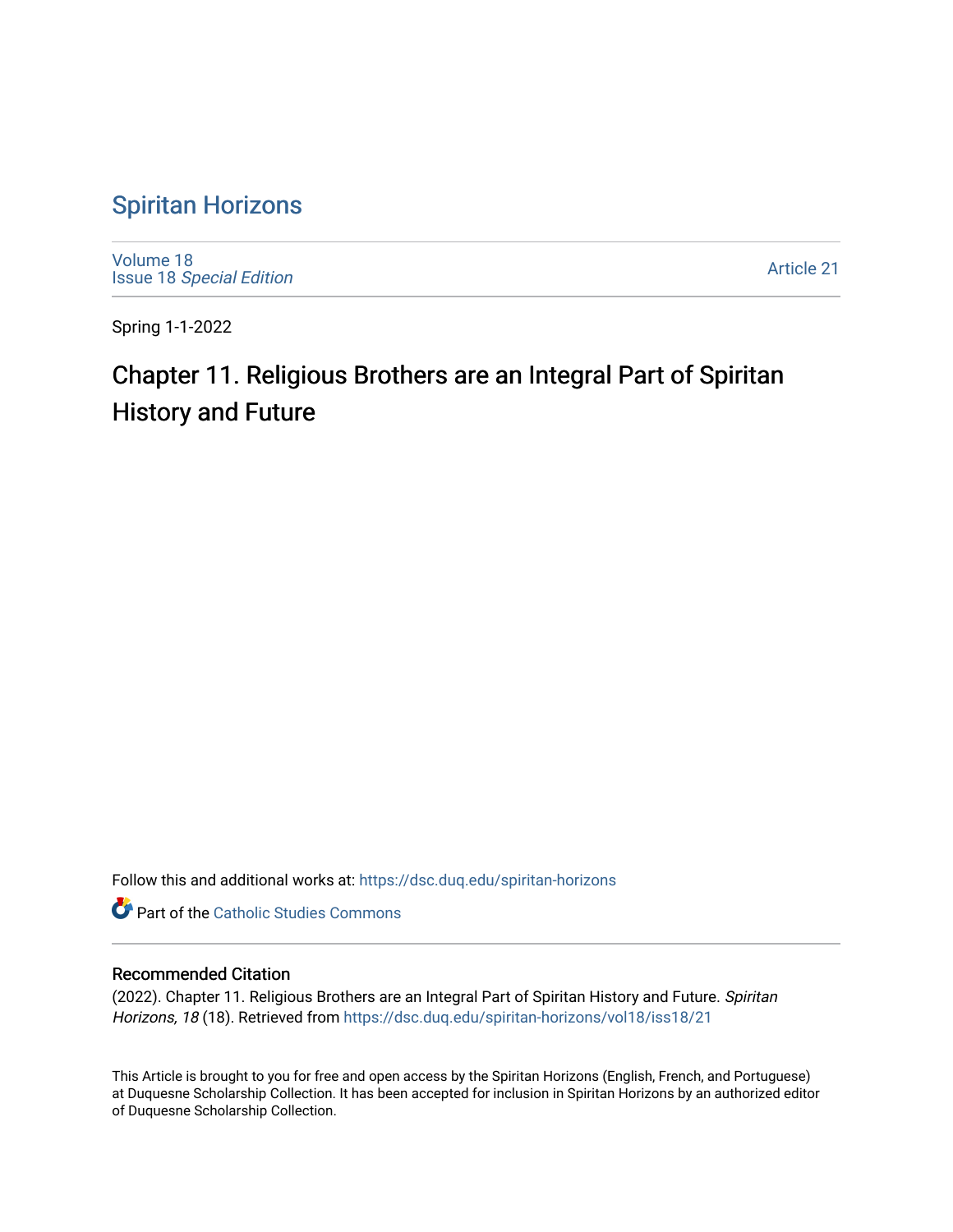### Chapter 11

## **Religious Brothers are an Integral Part of Spiritan History and Future**

Religious Brothers Day is celebrated on May 1, the feast of St. Joseph the Worker. By defnition, a religious brother is a member of a Christian religious

order who commits himself to following Christ in the consecrated life of the church, usually by the vows of poverty, chastity, and obedience. Spiritan brothers live in community with priests as equals, serving alongside them in both missionary and apostolic work, such as education and parish ministry. The difference lies in the call. A person enters religious life responding to a call from the Lord. He may be seeking vowed religious life, but not necessarily the priesthood.

Brother Michael Suazo, CSSp, heard the call early—he knew from the fourth grade that he wanted to enter a religious community as a brother. "I remember being inspired



to enter consecrated life by the Divine Word priests and brothers working in my home parish of St. Patrick in West Oakland, Calif., when I was a child, and later by a Spiritan vocation poster I had seen when I was a teenager," said Br. Michael. "My parents were supportive, though confused that such an aspiration would be coming from a fourth grader!" He entered the Spiritan seminary in Houston, Texas, in 1971, at age 17, and his frst profession was in 1975.